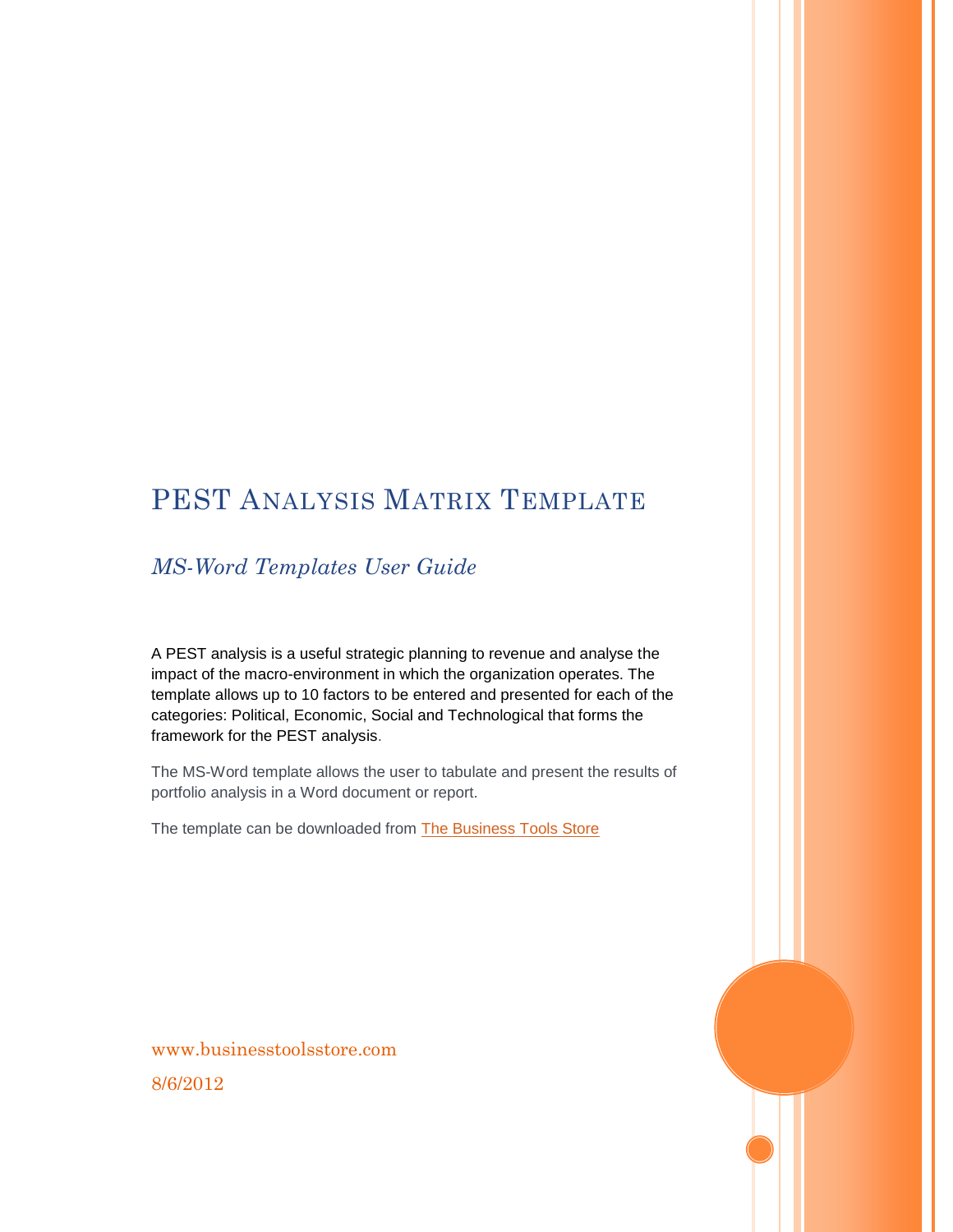# PEST ANALYSIS MATRIX TEMPLATE

*MS-Word Templates User Guide*

#### 1 INTRODUCTION

A PEST analysis is a useful strategic planning to revenue and analyse the impact of the macroenvironment in which the organization operates. The template allows up to 10 factors to be entered and presented for each of the categories: Political, Economic, Social and Technological that forms the framework for the PEST analysis.

The MS-Word template allows the user to tabulate and present the results of a PEST analysis in a Word document or report.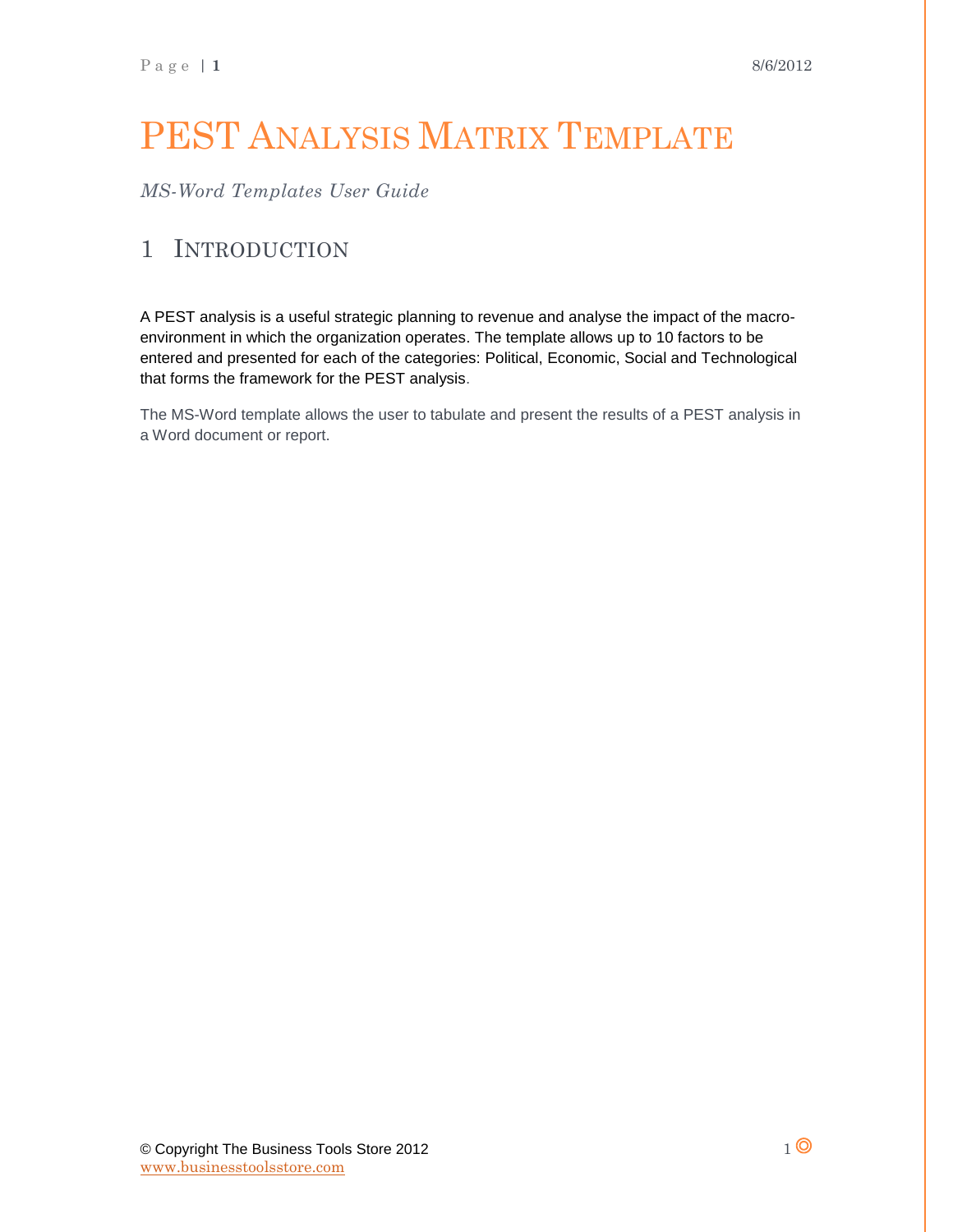#### 2 USER INSTRUCTIONS

#### 2.1 USER INSTRUCTIONS MS-WORD

The MS-Word document facilitates presentation of the results of the PEST analysis in a report/business plan or other MS-Word document.

### **PEST Analysis for Date**

| 3 <sup>1</sup><br><b>POLITICAL FACTORS</b>                                                                                                                                                                                                                                                            | 4 ECONOMIC FACTORS                                  |
|-------------------------------------------------------------------------------------------------------------------------------------------------------------------------------------------------------------------------------------------------------------------------------------------------------|-----------------------------------------------------|
| <b>Political Factor 1</b><br>$\bullet$<br><b>Political Factor 2</b><br><b>Political Factor 3</b><br><b>Political Factor 4</b><br><b>Political Factor 5</b><br><b>Political Factor 6</b><br><b>Political Factor 7</b><br><b>Political Factor 8</b><br><b>Political Factor 9</b><br>Political Factor 10 | Economic Factor 1<br>$\bullet$<br>Economic Factor 2 |
| <b>SOCIAL FACTORS</b>                                                                                                                                                                                                                                                                                 | <b>TECHNOLOGICAL FACTORS</b>                        |
| 5 <sup>5</sup>                                                                                                                                                                                                                                                                                        | 6                                                   |
| Social Factor 1                                                                                                                                                                                                                                                                                       | <b>Technological Factor 1</b>                       |
| Social Factor 2                                                                                                                                                                                                                                                                                       | <b>Technological Factor 2</b>                       |

*Caption xxx*